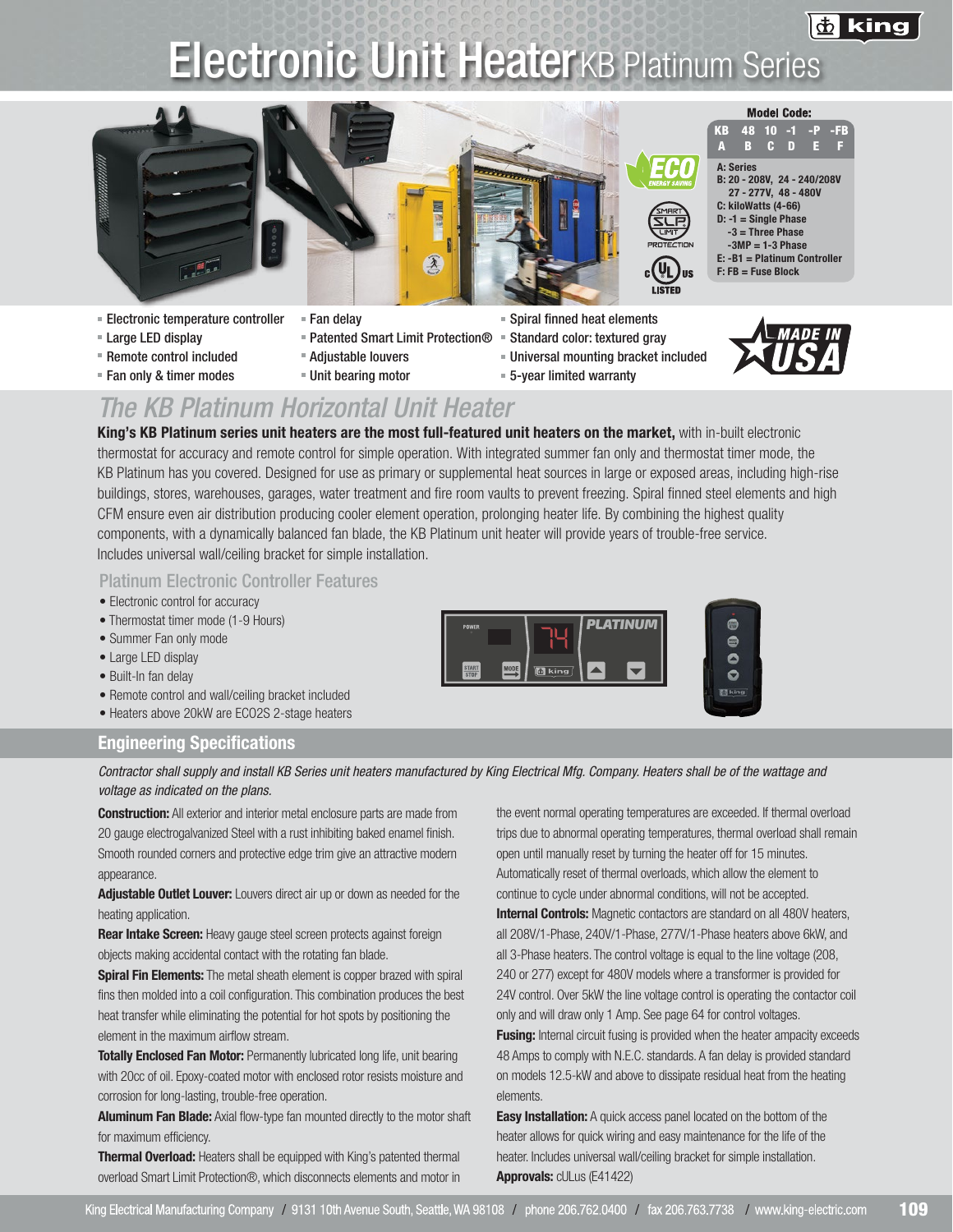

# Electronic Unit HeaterKB Platinum Series

| Ordering Information - single phase |            |                |       |                          |              |                       |                           |            |                             |                            |                                       |       |               |
|-------------------------------------|------------|----------------|-------|--------------------------|--------------|-----------------------|---------------------------|------------|-----------------------------|----------------------------|---------------------------------------|-------|---------------|
| <b>MODEL</b>                        |            |                |       | <b>UPC KW BTUH PHASE</b> | <b>VOLTS</b> | <b>AMPS</b>           | <b>MOTOR</b><br><b>HP</b> | <b>CFM</b> | <b>TEMP.</b><br><b>RISE</b> | <b>AIR</b><br><b>THROW</b> | MAX.<br><b>MOUNT</b><br><b>HEIGHT</b> | *SIZE | WT.<br>(Ibs.) |
| KB2003-1-P                          | 13312      | $\sqrt{3}$     | 10.2  | $\mathbf{1}$             | 208          | 14.4                  | 9W                        | 400        | $37^\circ$                  | 15ft.                      | 8ft.                                  | A     | 30.5          |
| KB2403-1-P                          | 13313      | 3              | 10.2  | $\mathbf{1}$             | 240/208*     | 12.5                  | 9W                        | 400        | $37^\circ$                  | 15ft.                      | 8ft.                                  | A     | 30.5          |
| KB2703-1-P                          | 13314      | 3              | 10.2  | $\mathbf{1}$             | 277          | 10.8                  | 9W                        | 400        | $38^\circ$                  | 15ft.                      | 8ft.                                  | A     | 30.5          |
| KB2004-1-P                          | 13315      | $\overline{4}$ | 13.5  | $\mathbf{1}$             | 208          | 19.2                  | 9W                        | 400        | $38^\circ$                  | 15ft.                      | 8ft.                                  | A     | 30.5          |
| KB2404-1-P                          | 13316      | $\overline{4}$ | 13.5  | $\mathbf{1}$             | 240/208*     | 16.7/14.4             | 9W                        | 400        | $38^\circ$                  | 15ft.                      | 8ft.                                  | A     | 30.5          |
| KB2704-1-P                          | 13317      | $\overline{4}$ | 13.5  | $\mathbf{1}$             | 277          | 14.4                  | 9W                        | 400        | $38^\circ$                  | 15ft.                      | 8ft.                                  | A     | 30.5          |
| KB2005-1-P                          | 13323      | 5              | 17    | $\mathbf{1}$             | 208          | 24.0                  | 9W                        | 400        | $40^{\circ}$                | 16ft.                      | 8ft.                                  | A     | 30.5          |
| KB2405-1-P                          | 13324      | 5              | 17    | $\mathbf{1}$             | 240/208*     | 20.8/18               | 9W                        | 400        | $40^{\circ}$                | 16ft.                      | 8ft.                                  | A     | 30.5          |
| KB2705-1-P                          | 13325      | $\sqrt{5}$     | 17    | $\mathbf{1}$             | 277          | 18.1                  | 9W                        | 400        | $40^{\circ}$                | 16ft.                      | 8ft.                                  | A     | 30.5          |
| KB2007-1-P                          | 13326      | 7.5            | 25.6  | $\mathbf{1}$             | 208          | 36.1                  | <b>16W</b>                | 600        | $40^{\circ}$                | 20ft.                      | 9ft.                                  | B     | 45.0          |
| KB2407-1-P                          | 13327      | 7.5            | 25.6  | $\mathbf{1}$             | 240/208*     | 31.3/27               | <b>16W</b>                | 600        | $40^{\circ}$                | 20ft.                      | 9ft.                                  | B     | 45.0          |
| KB2707-1-P                          | 13328      | 7.5            | 25.6  | $\mathbf{1}$             | 277          | 27.1                  | <b>16W</b>                | 600        | $40^{\circ}$                | 20ft.                      | 9ft.                                  | B     | 45.0          |
| KB2010-1-P                          | 13329 9.98 |                | 34.1  | $\mathbf{1}$             | 208          | 48.0                  | <b>25W</b>                | 725        | $44^{\circ}$                | 24ft.                      | 10ft.                                 | B     | 45.0          |
| KB2410-1-P                          | 13330      | 10             | 34.1  | $\mathbf{1}$             | 240/208*     | 41.6/36.1             | <b>25W</b>                | 725        | $44^\circ$                  | 24ft.                      | 10ft.                                 | B     | 45.0          |
| KB2710-1-P                          | 13331      | 10             | 34.1  | $\mathbf{1}$             | 277          | 36.1                  | <b>25W</b>                | 725        | $44^\circ$                  | 24ft.                      | 10ft.                                 | B     | 45.0          |
| KB2012-1-P-FB                       | 13404      | 12.5           | 42.7  | $\mathbf{1}$             | 208          | 60.1                  | <b>25W</b>                | 825        | $48^{\circ}$                | 30ft.                      | 11ft.                                 | C     | 50.0          |
| KB2412-1-P-FB                       | 13405      | 12.5           | 42.7  | $\mathbf{1}$             | 240/208*     | 52.1/45.1             | 35W                       | 825        | $48^\circ$                  | 30ft.                      | 11ft.                                 | C     | 50.0          |
| KB2015-1-P-FB                       | 13406      | 15             | 51.2  | $\mathbf{1}$             | 208          | 72.1                  | 50W                       | 925        | $51^\circ$                  | 33ft.                      | 12ft.                                 | C     | 50.0          |
| KB2415-1-P-FB                       | 13407      | 15             | 51.2  | $\mathbf{1}$             | 240/208*     | 62.5/54.1             | 50W                       | 925        | $51^\circ$                  | 33ft.                      | 12ft.                                 | C     | 50.0          |
| KB2003-3MP-P                        | 13332      | 3              | 10.2  | $1 - 3$                  | 208          | 14.4/8.3              | 9W                        | 400        | $37^\circ$                  | 14ft.                      | 8ft.                                  | C     | 45.0          |
| KB2403-3MP-P                        | 13333      | 3              | 10.2  | $1 - 3$                  | 240/208*     | 62.5/54.1             | 9W                        | 400        | $37^\circ$                  | 14ft.                      | 8ft.                                  | C     | 45.0          |
| KB4803-3MP-P                        | 13348      | 3              | 10.2  | $1 - 3$                  | 480          | 6.3/3.6               | 9W                        | 400        | $37^\circ$                  | 14ft.                      | 8ft.                                  | C     | 45.0          |
| KB2005-3MP-P                        | 13334      | 5              | 17.1  | $1 - 3$                  | 208          | 24 & 13.9             | 9W                        | 400        | $40^{\circ}$                | 16ft.                      | 8ft.                                  | C     | 45.0          |
| KB2405-3MP-P                        | 13335      | 5              | 17.1  | $1 - 3$                  | 240/208*     | 20.8/18 & 18/15.6     | 9W                        | 400        | $40^{\circ}$                | 16ft.                      | 8ft.                                  | C     | 45.0          |
| KB4805-3MP-P                        | 13349      | 5              | 17.1  | $1 - 3$                  | 480          | 10.4 & 6.0            | 9W                        | 400        | $40^{\circ}$                | 16ft.                      | 8ft.                                  | C     | 45.0          |
| KB2007-3MP-P                        | 13336      | 7.5            | 25.6  | $1 - 3$                  | 208          | 36.1 & 20.8           | <b>16W</b>                | 600        | $40^{\circ}$                | 20ft.                      | 9ft.                                  | C     | 46.5          |
| KB2407-3MP-P                        | 13337      | 7.5            | 25.6  | $1 - 3$                  | 240/208*     | 31.2/27 & 18/15.6     | <b>16W</b>                | 600        | $40^{\circ}$                | 20ft.                      | 9ft.                                  | C     | 46.5          |
| KB4807-3MP-P                        | 13350      | 7.5            | 25.6  | $1 - 3$                  | 480          | 15.6/9                | <b>16W</b>                | 925        | $51^\circ$                  | 33ft.                      | 12ft.                                 | C     | 46.5          |
| KB2410-3MP-P                        | 13338      | 10             | 34.1  | $1 - 3$                  | 240/208*     | 41.7/36.1 & 24.1/20.8 | <b>25W</b>                | 725        | $44^{\circ}$                | 24ft.                      | 10ft.                                 | C     | 46.5          |
| KB4810-3MP-P                        | 13351      | 10             | 34.1  | $1 - 3$                  | 480          | 20.8 & 12             | <b>25W</b>                | 725        | $44^\circ$                  | 24ft.                      | 10ft.                                 | C     | 46.5          |
| KB4812-3MP-P                        | 13401 12.5 |                | 42.7  | $1 - 3$                  | 480          | 26 & 15               | <b>25W</b>                | 825        | $48^\circ$                  | 30ft.                      | 11ft.                                 | C     | 46.5          |
| KB4815-3MP-P                        | 13402      | 15             | 51.2  | $1 - 3$                  | 480          | 31.3 & 18.1           | 50W                       | 925        | $51^\circ$                  | 33ft.                      | 12ft.                                 | C     | 46.5          |
| KB2010-3MP-P                        | 13343 9.98 |                | 47.9  | 3                        | 208          | 27.7                  | <b>25W</b>                | 825        | $48^\circ$                  | 30ft.                      | 11ft.                                 | C     | 46.5          |
| KB2012-3-P                          | 13344 12.5 |                | 42.7  | 3                        | 208          | 34.7                  | 35W                       | 825        | $48^\circ$                  | 30ft.                      | 11ft.                                 | C     | 50.0          |
| KB2412-3-P                          | 13345 12.5 |                | 42.7  | 3                        | 240/208*     | 30.1/26               | 35W                       | 825        | $48^\circ$                  | 30ft.                      | 11ft.                                 | C     | 50.0          |
| KB2015-3-P                          | 13346      | 15             | 51.2  | 3                        | 208          | 41.7                  | 50W                       | 925        | $51^\circ$                  | 33ft.                      | 12ft.                                 | C     | 50.0          |
| KB2415-3-P                          | 13347      | 15             | 51.2  | 3                        | 240/208*     | 36.1/31.2             | 50W                       | 925        | $51^\circ$                  | 33ft.                      | 12ft.                                 | C     | 50.0          |
| KB2020-3-P-FB                       | 13408      | 20             | 68.3  | 3                        | 208          | 55.6                  | $1/4$ HP                  | 1100       | $57^\circ$                  | 47ft.                      | 13ft.                                 | Ε     | 55.0          |
| KB2420-3-P-FB                       | 13409      | 20             | 68.3  | 3                        | 240/208*     | 48.2/41.6             | $1/4$ HP                  | 1100       | $57^\circ$                  | 47ft.                      | 13ft.                                 | Ε     | 55.0          |
| KB4820-3-P                          | 13416      | 20             | 68.3  | 3                        | 480          | 24.1                  | $1/4$ HP                  | 1100       | $57^\circ$                  | 47ft.                      | 13ft.                                 | Ε     | 55.0          |
| *KB2025-3-P-FB 13417                |            | 25             | 85.3  | 3                        | 208          | 69.5                  | (2) 35W                   | 1100       | $57^\circ$                  | 47ft.                      | 13ft.                                 | F     | 60.5          |
| *KB2425-3-P-FB   13418              |            | 25             | 85.3  | 3                        | 240/208*     | 60.2/52.1             | (2) 35W                   | 1350       | $58^\circ$                  | 41ft.                      | 14ft.                                 | F     | 60.5          |
| *KB4825-3-P                         | 13439      | 25             | 85.3  | 3                        | 480          | 30.1                  | (2) 35W                   | 1350       | $58^\circ$                  | 41ft.                      | 14ft.                                 | F     | 60.5          |
| *KB2030-3-P-FB 13419                |            | 30             | 102.4 | 3                        | 208          | 83.4                  | (2) 50W                   | 1800       | $53^\circ$                  | 48ft.                      | 15ft.                                 | F     | 60.5          |
| *KB2430-3-P-FB 13420                |            | 30             | 102.4 | 3                        | 240/208*     | 72.3/62.5             | (2) 50W                   | 1800       | $53^\circ$                  | 48ft.                      | 15ft.                                 | F     | 60.5          |
| *KB4830-3-P                         | 13440      | 30             | 102.4 | 3                        | 480          | 36.1                  | (2) 50W                   | 1800       | $53^\circ$                  | 48ft.                      | 15ft.                                 | F     | 60.5          |
| *KB2440-3-P-FB 13438                |            | 40             | 136.5 | 3                        | 240          | 96.3/83.3             | (2) 1/4 HP                | 2200       | $57^\circ$                  | 53ft.                      | 15ft.                                 | F     | 60.5          |
| *KB4840-3-P-FB 13441   40           |            |                | 136.5 | 3                        | 480          | 48.2                  | (2) 1/4 HP                | 2200       | $57^\circ$                  | 53ft.                      | 15ft.                                 | G     | 60.5          |

Maximum mounting height is manufacturer's recommendation

\*Dual rated heaters will draw 13% less amps and 25% less wattage when operated at 208V. \*2-Stage heating standard.